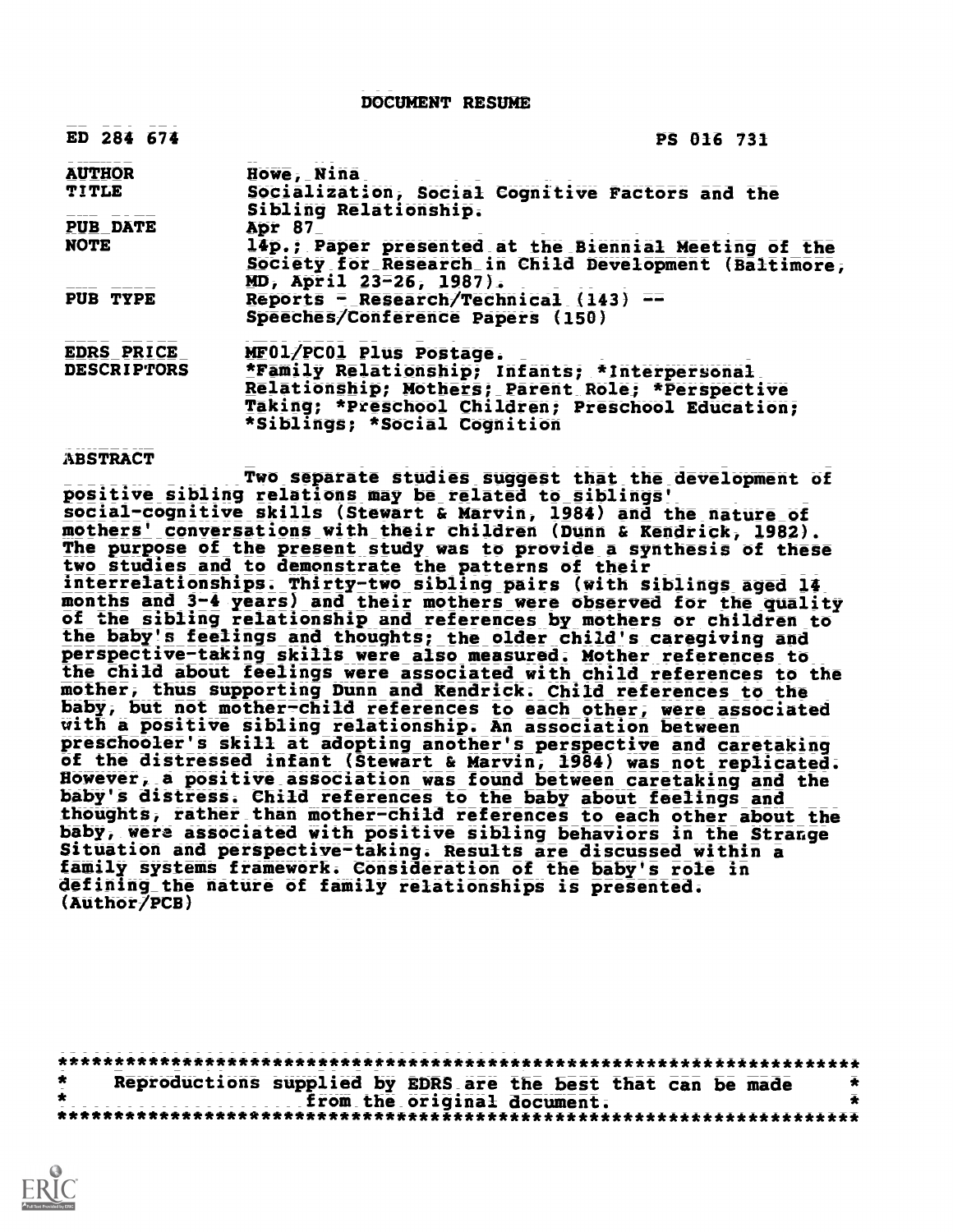

**orthis, document has been reproduced, as<br>racetved from the person or organization**<br>or <u>originating</u> it<br>O Minor changes have been made to improve<br>reproduction quality.

Points of view or opinions stated in thisdocir meat do\_noLnecesaarily represent official OERI position or policy

# SCCIALIZATION, SOCIAL COGNITIVE FACTORS AND THE

### SIBLING RELATIONSHIP

Nina Howe Dept. of Education Concordia University 1455 de Maisonneuve West Montreal, Quebec, H3Ga1M8 Canada

Poster presented at the Society for Research in Child Development, April 23-26, 1987, Baltimaore, Maryland.

"PERMISSION TO REPRODUCE THIS MATERIAL HAS BEEN GRANTED BY <u>Niña Howe</u>

TO THE EDUCATIONAL RESOURCES INFORMATION CENTER (ERIC)."



ED284674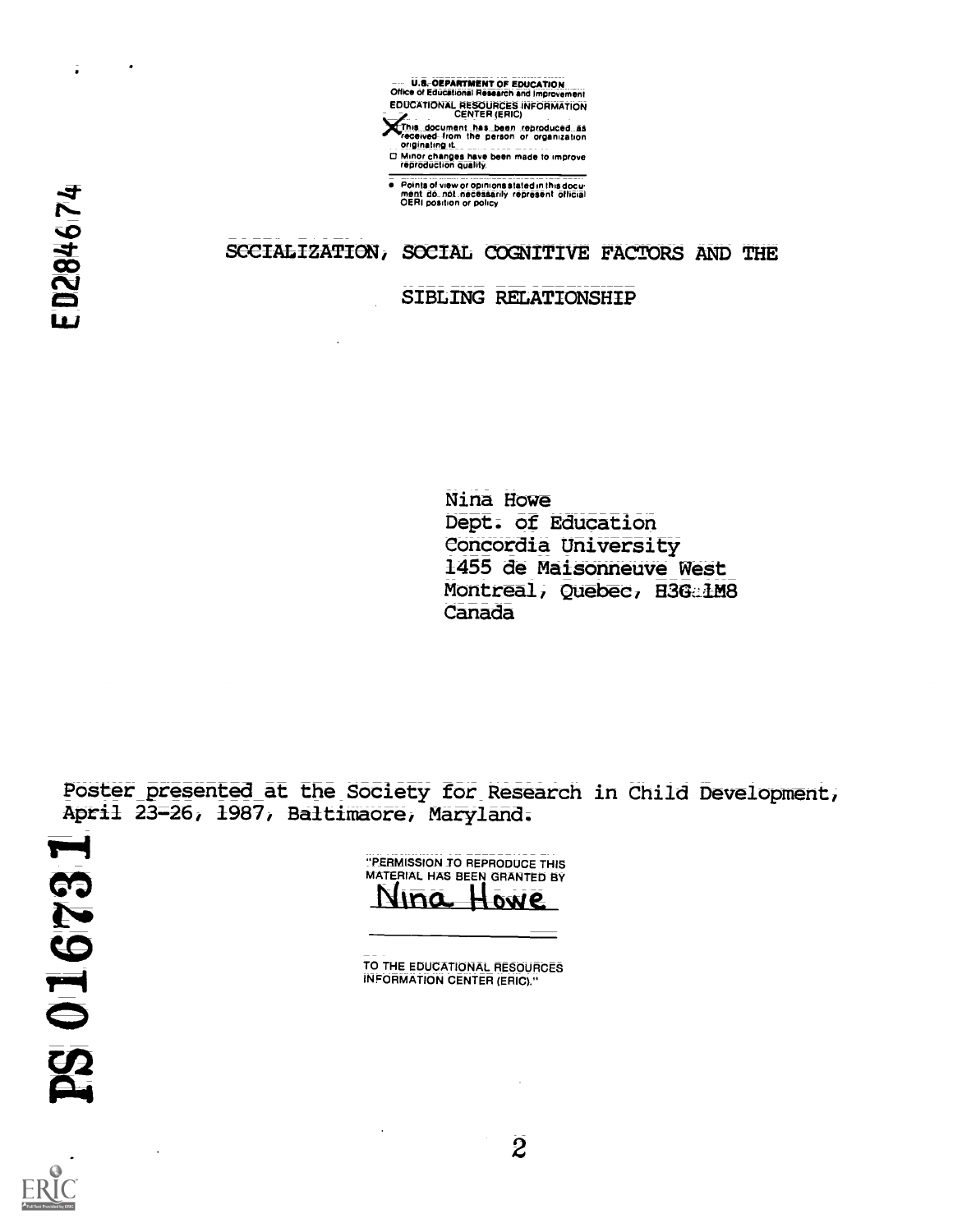### **ABSTRACT**

Two separate studies suggest that the development of positive sibling relations may be related to perspective-taking skills (Stewart & Marvin, 1984) and mother's conversations with their children (Dunn & Kendrick, 1982). The purpose of the present study was to provide a synthesis of these two studies and to demonstrate the patterns of the interrelationships. Thirty-two sibling pairs (14 months and 3-4 years) and their mothers were observed for the quality of the sibling relationship and references to feelings and thoughts; the older child's caregiving and perspective-taking skills were also measured. Mother references to the child about feelings were associated with child references to the mother, thus supporting Dunn and Kendrick. Child references to thebaby, but not mother-child references to each other, were associated with a positive sibling relationship. The predicted association between preschooler's perspective-taking skill and caretakinc of the distressed infant (Stewart & Marvin, 1984) was not replicated, however, a positive association was found between caretaking and the baby's distress. Child references to the baby about feelings and thoughts, rather than mother-child references to each other about the baby, were associated with positive sibling behaviors in the Strange Situation and perspective-taking. Frequent mother-child-baby interaction was associated with a poorer sibling relationship. Results are discussed within a family systems framework and a case for the baby's role in defining the nature of family relationships is presented.



3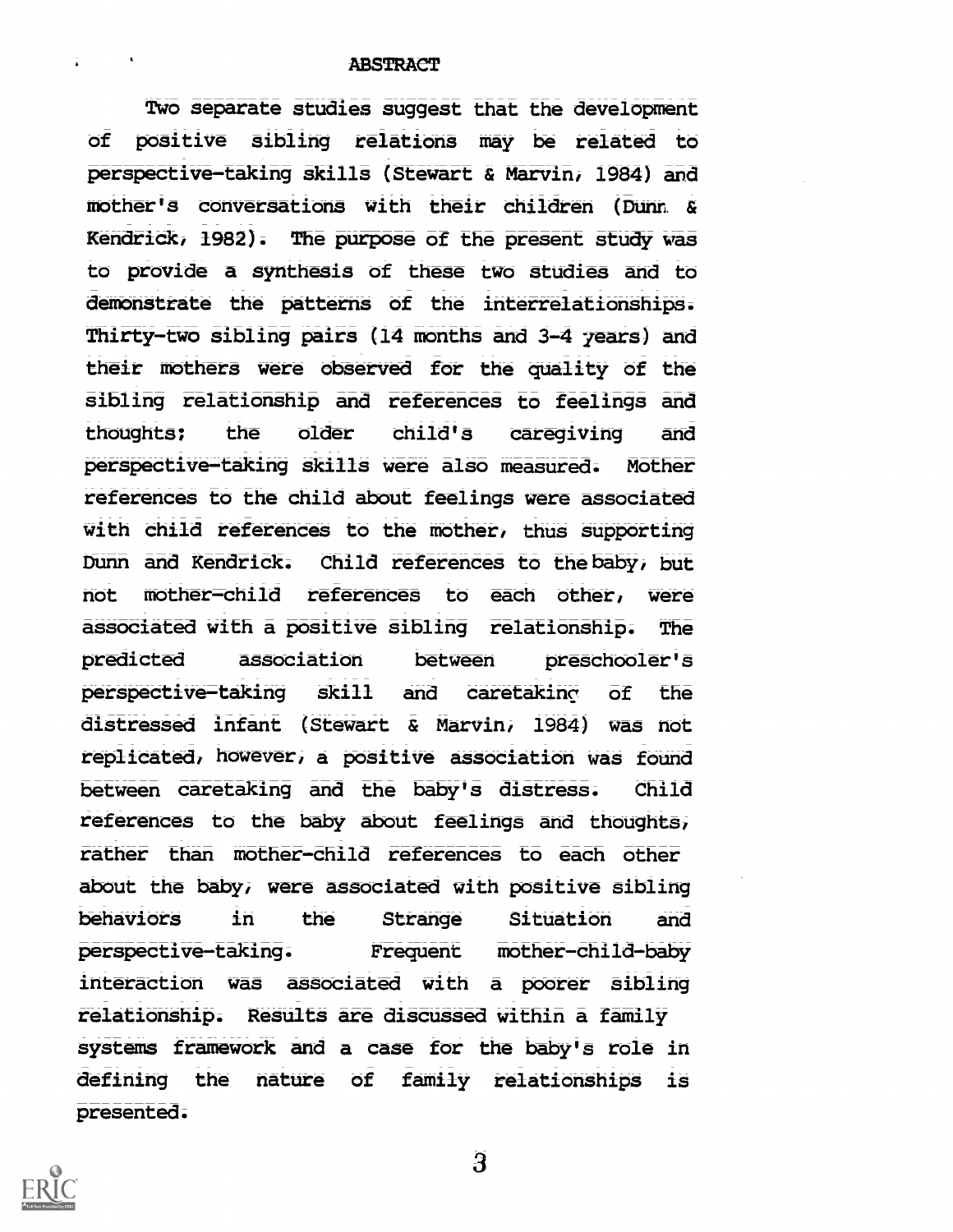### INTRODUCTION

Two separate studies suggest that the development Of positive sibling relations may be related to social-cognitive skills and mother's conversations with their children. In one study, Stewart and Marvin (1984) found that preschool-aged children who were able to adopt the perspective of another comforted their distressed younger siblings when mothers left the two children alone in a laboratory playroom. In a second study, Dunh and Kendrick (1982) reported a positive association between mothers who discussed a newbeorn second child as a person with feelings and needs and additionally encouraged the first=born to care for the infant with the development of a positive sibling relationship 14 months later. The first study was interpreted in terms of the effect of cognitive abilities on social relations; the second in terms of the influence a mother might exert on the child's understanding of the infant's experience. The purpose of the present study was to provide a synthesis of the two sets of findings and to identify the patterns of their interrelationships. More specifically, the present study was designed to examine the relations among the ability of preschool=aged children to provide caretaking for their younger siblings, to take the perspective of another, the quality of sibling relationship and mother-child conversational style.



 $\sim 10$ 

4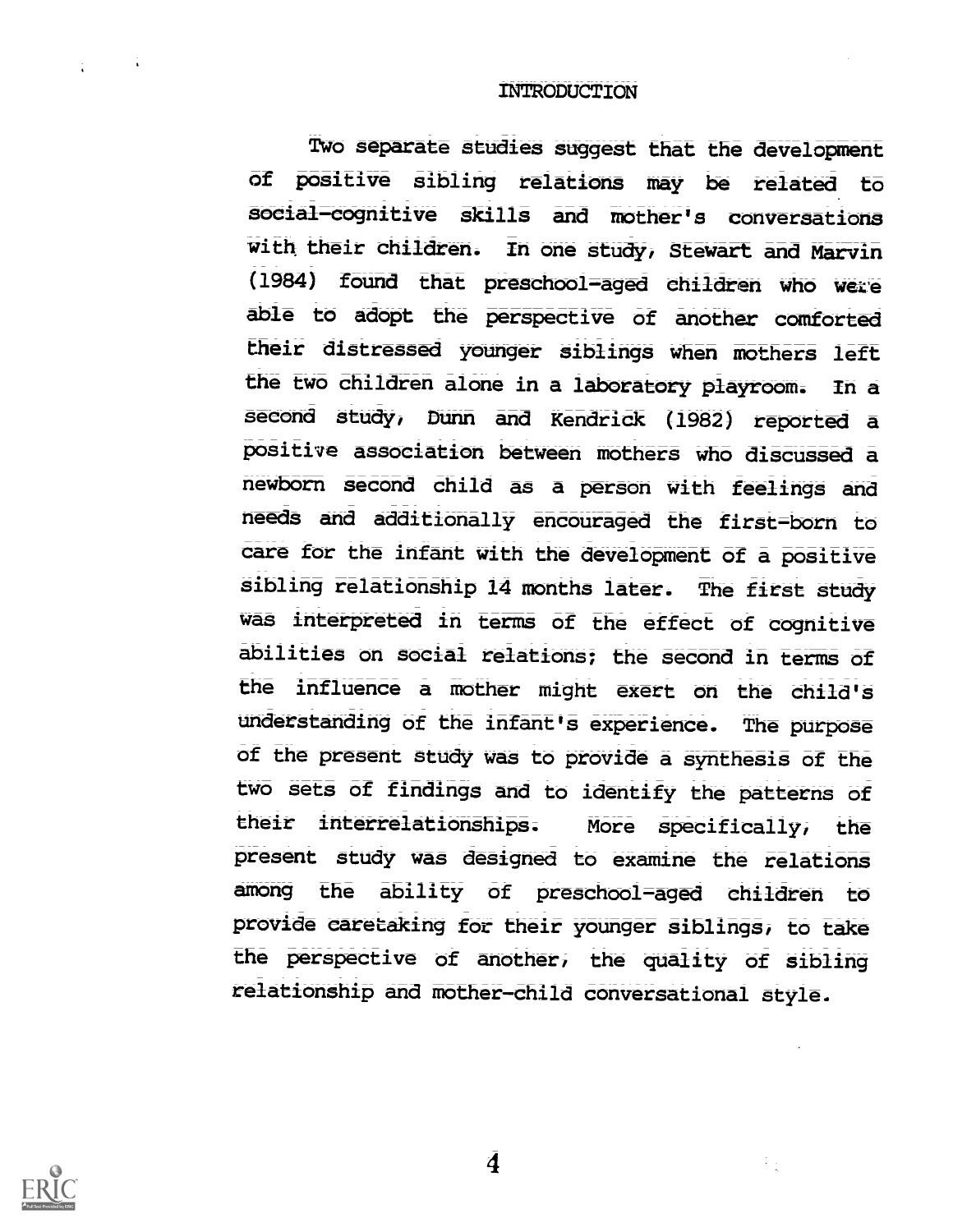Data were collected on thirty-two sibling pairs (aged 14 months and 3-4 years) and their mothers. During the two 40=minute home observations, three measures were collected:

1.) Quality of Sibling Relationships: positive (e.g., laugh, smile), negative (e.g., hit) behaviors directed by each sibling to the other and child=baby joint play and. attention were measured using a modification of the Dunn and Kendrick (1982) scale.

2.) Mother-Child References aboout the Baby's Feelings and Thoughts: Ongoing conversations were taped and the transcripts were coded for references about the baby's feelings and thoughts directed by mother and child to each other and by the child to the baby.

3.) Mother-Child-Baby Interaction: Maternal interactions during play and attention with either sibling were coded.

During a session at the University of Waterloo Infant Laboratory, the following measures were collected:

1.) Caretaking: The older child's ability to provide caretaking for his/her younger sibling was measured during a modified Strange Situation (Stewart & Marvin, 1984).

2.) Perspective-taking: Three measures were administered to the preschoolers: a.) Syllogisms, a logical reasoning task, and b.) the Secret Game, where the child had to take another's perspective in order to play correctly (both from Stewart & Marvin, 1984) and c.) the Bear Game, which tapped the child's

i<br>Isabel Komponibush kuthan Kuming ing perjanjang perjanjan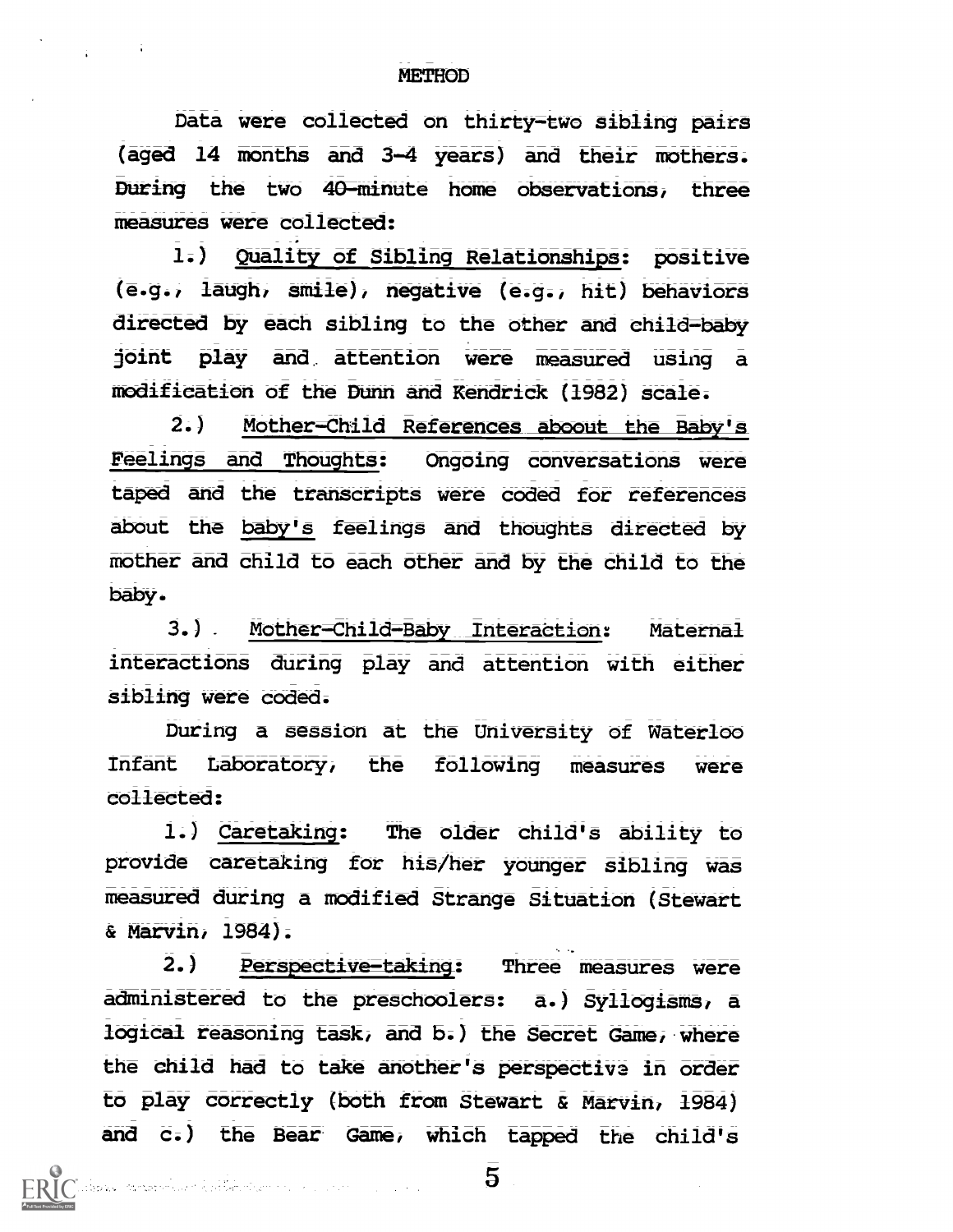Method (continued)

÷

perceptual, affective and cognitive perspective-taking skills (Abrahams, 1979). Scores on these three tasks were combined to produce one score for perspective-taking.

 $\blacktriangleleft$ 

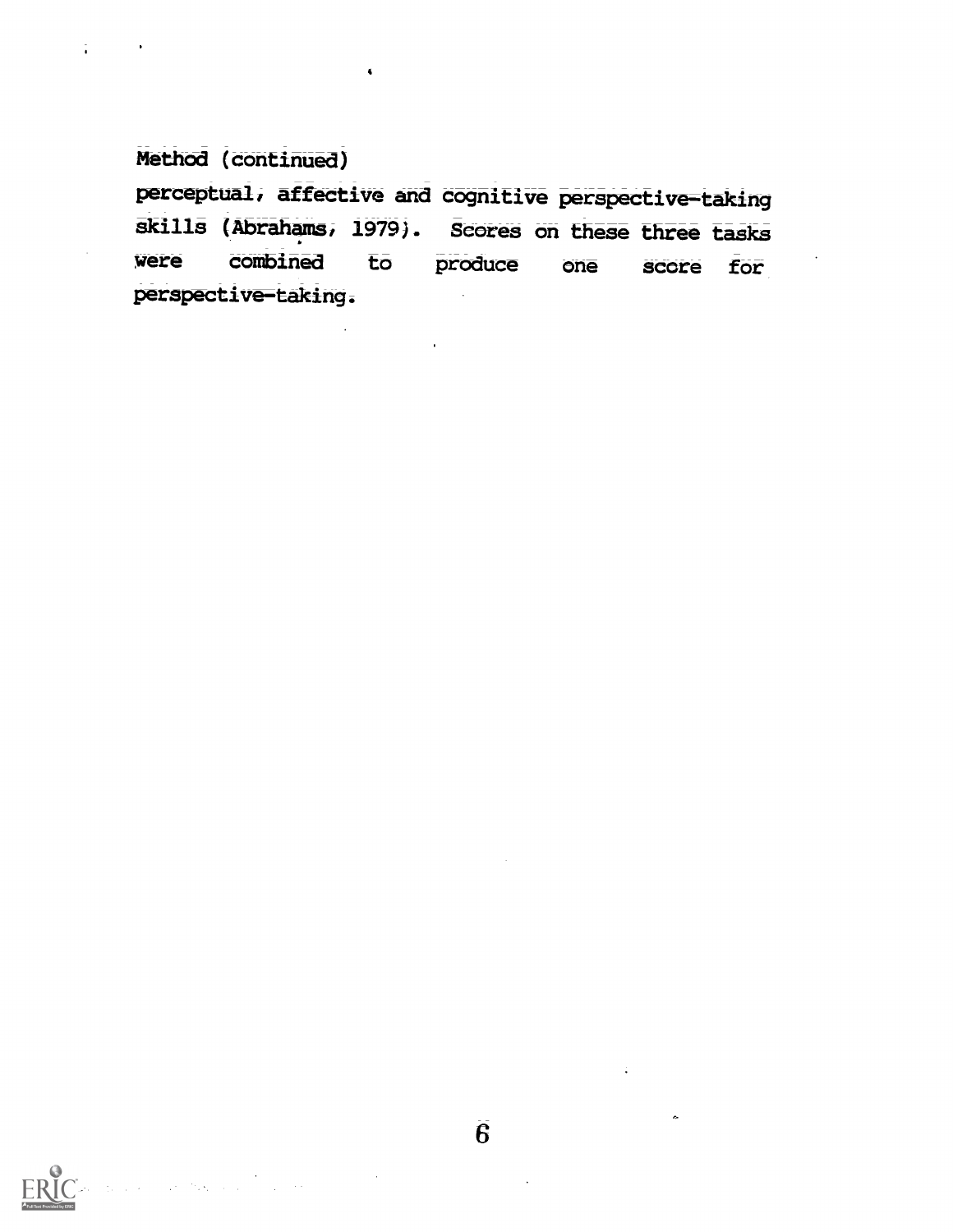### FINDINGS

Mother references to the child about the baby's feelings and thoughts were associated with child references to the mother  $(\bar{r} = .72, \bar{p} < .05)$ , thus supporting Dunn and Kendrick's work. While the predicted. association between mother-child references to the baby's feelings and thoughts and a positive sibling relationship was not supported, child references to the baby were strongly associated with a positive sibling relationship (see Table 1). Thus the more interactive sibling relationships were characterized by the older child's discussion of feelings and thoughts with the infant. Maternal interaction with each sibling during play or joint attention activities (e.g./ reading books) was associated with a poorer sibling relationship (Table 2); the differential pattern of interaction with each sibling may suggest that mothers geared the activity to the level of the particular partner. The Stewart and Marvin finding of an association between the preschooler's perspective-taking skill and providing caretaking for a distresed younger sibling was not replicated in the present study; however, a positive association was found between caretaking and the baby's distress ( $r = 0.49$ ,  $\overline{p}$  <.05). Thus, it was the baby's distress rather than the child's perspective-taking skill that was associated with caretaking. Mother-child references about feelings and thoughts were not associated with either caretaking or perspective-taking as had been predicted; however, the child references to the baby were associated with other positive sibling behaviors in the Strange Situation and with perspective-taking

7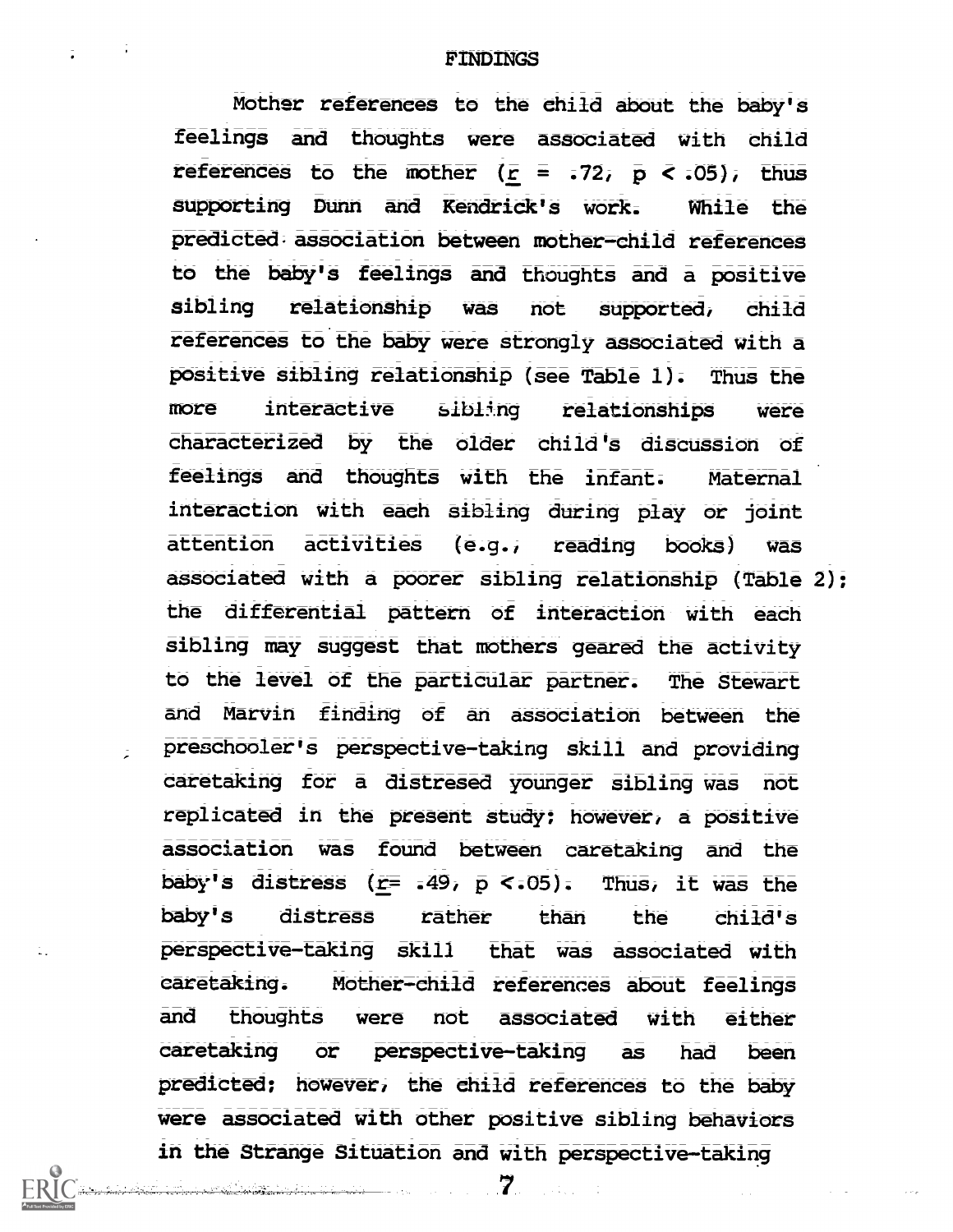## Findings (continued)

(Table 2). The friendly behaviors the siblings directed to one another in the home and in the Strange Situation were associated (Table 2). The negative associations between the baby's home behavior and the Strange Situation are rather intriguing and may suggest that the baby has a role in defining the nature of family relationships. A sodel of sibling-mother relations based on the findings is presented in Figure 1.

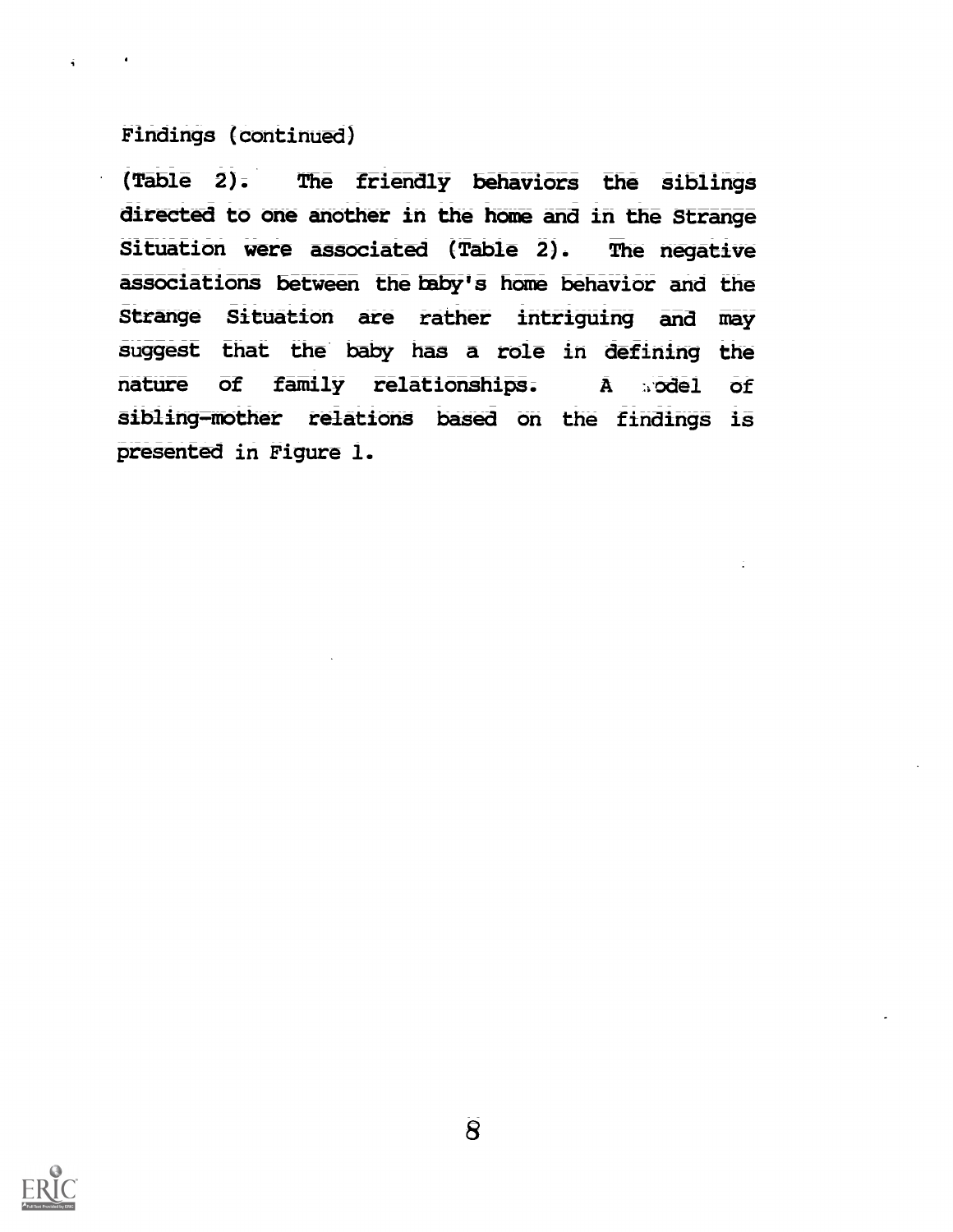|                          |                       | Table 1               |                            |                                                                                            |                            |                 |                      |  |
|--------------------------|-----------------------|-----------------------|----------------------------|--------------------------------------------------------------------------------------------|----------------------------|-----------------|----------------------|--|
|                          |                       |                       | Sibling-Directed Behaviors |                                                                                            |                            |                 |                      |  |
|                          |                       | $\overline{C}$<br>Pos | $\overline{B}$<br>Pos      | C<br>Neg                                                                                   | $\mathbf{B}$<br><b>Neg</b> | $C - B$<br>Play | $C - B$<br>Attention |  |
| References to            |                       |                       |                            |                                                                                            |                            |                 |                      |  |
|                          | Thoughts and Feelings |                       |                            |                                                                                            |                            |                 |                      |  |
|                          | M to C about B        | $= 0.06$              | $= .13$                    | .05                                                                                        | $-04$                      | $-02$           | $-143*$              |  |
|                          | C to M about B        | $-0.06$               | $-.03$                     | $.32**$                                                                                    | .07                        | .10             | $= .38*$             |  |
|                          | $C$ to $B$            | $.50*$                | $.54*$                     | $-33**$                                                                                    | $-40*$                     | $-49*$          | .03                  |  |
| Mother-Child-            |                       |                       |                            |                                                                                            |                            |                 |                      |  |
| <b>Baby Interactions</b> |                       |                       |                            |                                                                                            |                            |                 |                      |  |
|                          | M Attention C         | $= 31**$              | $= 35$                     | $-02$                                                                                      | $-19$                      | $-34*$          | $-345*$              |  |
|                          | M Attention B         | $-0.01$               | $-.08$                     | $= 14$                                                                                     | $= 28$                     | .05             | $=34*$               |  |
|                          | M Play C              |                       |                            | $-i\overline{17}$ $-i11$ $i01$ $-i16$ $-i15$                                               |                            |                 | $= 46*$              |  |
|                          | M Play B              |                       |                            | $= 48^{\frac{1}{2}}$ $= 50^{\frac{1}{2}}$ $= 12$ $= 39^{\frac{1}{2}}$ $= 32^{\frac{1}{2}}$ |                            |                 | $-143*$              |  |
|                          |                       |                       |                            |                                                                                            |                            |                 |                      |  |

\*  $p < 05$ , two-tailed \*\* p <.10, two-tailed

ERIC

 $M = Mother$   $\overline{C} = Child$   $\overline{B} = Baby$  $Pos = Positive$  $Neg = Negative$ 

 $\overline{9}$ 

 $\bar{10}$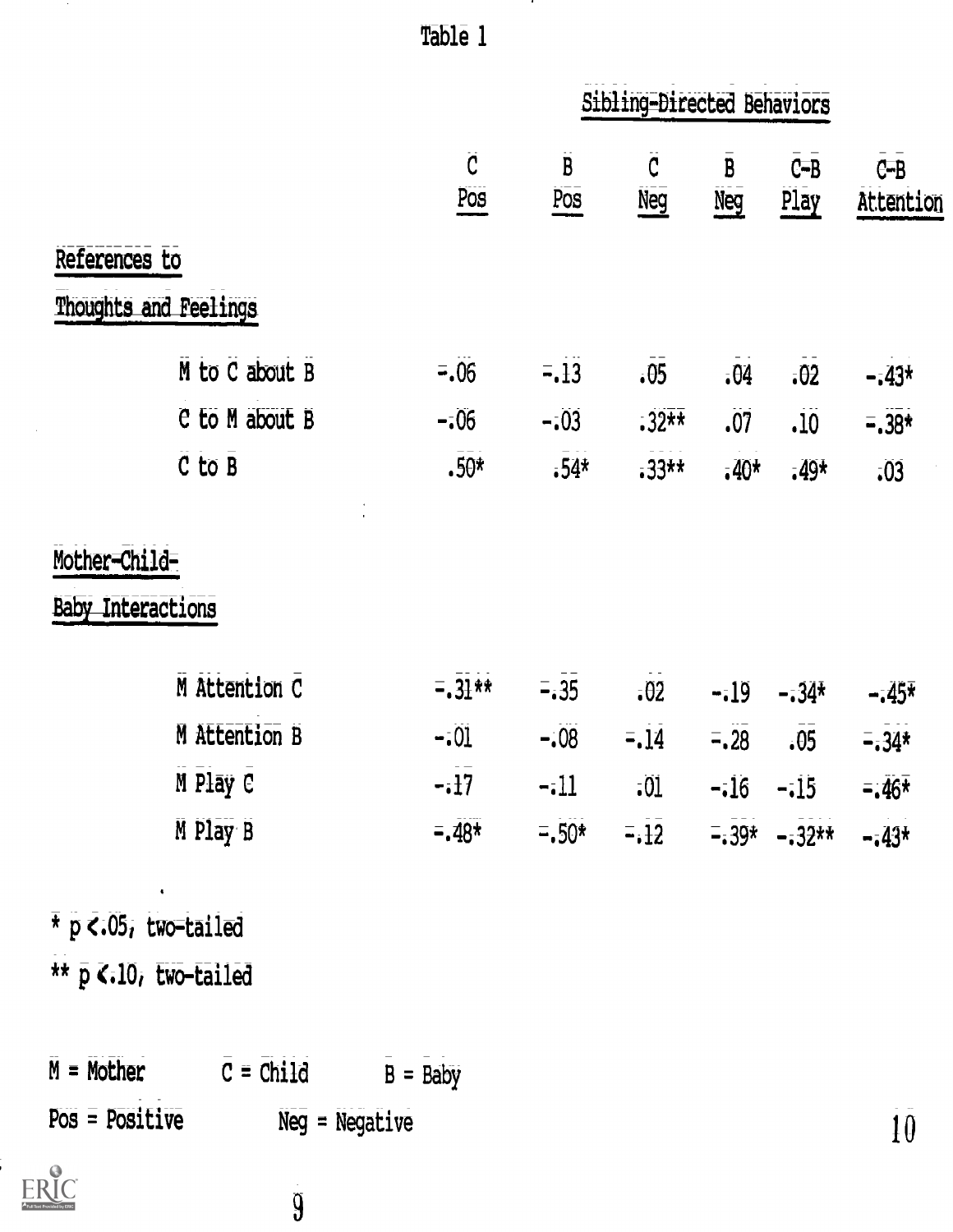|                                                                           |                      |                                   | <b>Strange Siuation Behaviors</b> |                                          |                  |
|---------------------------------------------------------------------------|----------------------|-----------------------------------|-----------------------------------|------------------------------------------|------------------|
|                                                                           |                      | Perspective-<br>Taking            | Child<br>Caretaking               | Child Total<br>Positive &<br>Caretaking) | Baby<br>Positive |
| Home Behaviors:                                                           |                      |                                   |                                   |                                          |                  |
| References to                                                             |                      |                                   |                                   |                                          |                  |
| Thoughts and Feelings                                                     |                      |                                   |                                   |                                          |                  |
|                                                                           | M to C about B       | $=$ $\theta$                      | $-109$                            | $-.28$                                   | $= 19$           |
|                                                                           | $C$ to $M$ about $B$ | $-.05$                            | $= 0.01$                          | $-18$                                    | $-106$           |
|                                                                           | $C$ to $B$           | $-33*$                            | .18                               | $.34*$                                   | $-39*$           |
| Sibling-Directed                                                          |                      |                                   |                                   |                                          |                  |
| Behaviors                                                                 |                      |                                   |                                   |                                          |                  |
|                                                                           | C Positive           | $.36*$                            | $-25$                             | $.39*$                                   | .25              |
|                                                                           | <b>B</b> Positive    | $-27$                             | $\overline{.21}$                  | $\overline{21}$                          | $-20$            |
|                                                                           | C Negative           | $= 23$                            | $-21$                             | $\overline{.16}$                         | $\overline{.20}$ |
|                                                                           | <b>B</b> Negative    | .02                               | $.52*$                            | $-47*$                                   | $.37*$           |
|                                                                           | $C = B$ Play         | $-29*$                            | $= 0.04$                          | $\overline{.}\overline{0}\overline{3}$   | $-504$           |
|                                                                           | $C = B$ Attention    | $=$ $\overline{0}$ $\overline{0}$ | $-11$                             | .13                                      | $= .05$          |
| $\overline{x}$ $\overline{y}$ $\overline{z}$ $\overline{05}$ , two-tailed |                      |                                   |                                   |                                          | $\overline{12}$  |

Table 2

 $\tilde{\mathcal{A}}$ 

 $\ddot{\phantom{1}}$ 

 $\overline{11}$ 

 $\frac{1}{2}$ 

 $\frac{1}{\bullet}$ 

 $\blacksquare$ 

 $ERIC$ <br> $P$  : 10, two-tailed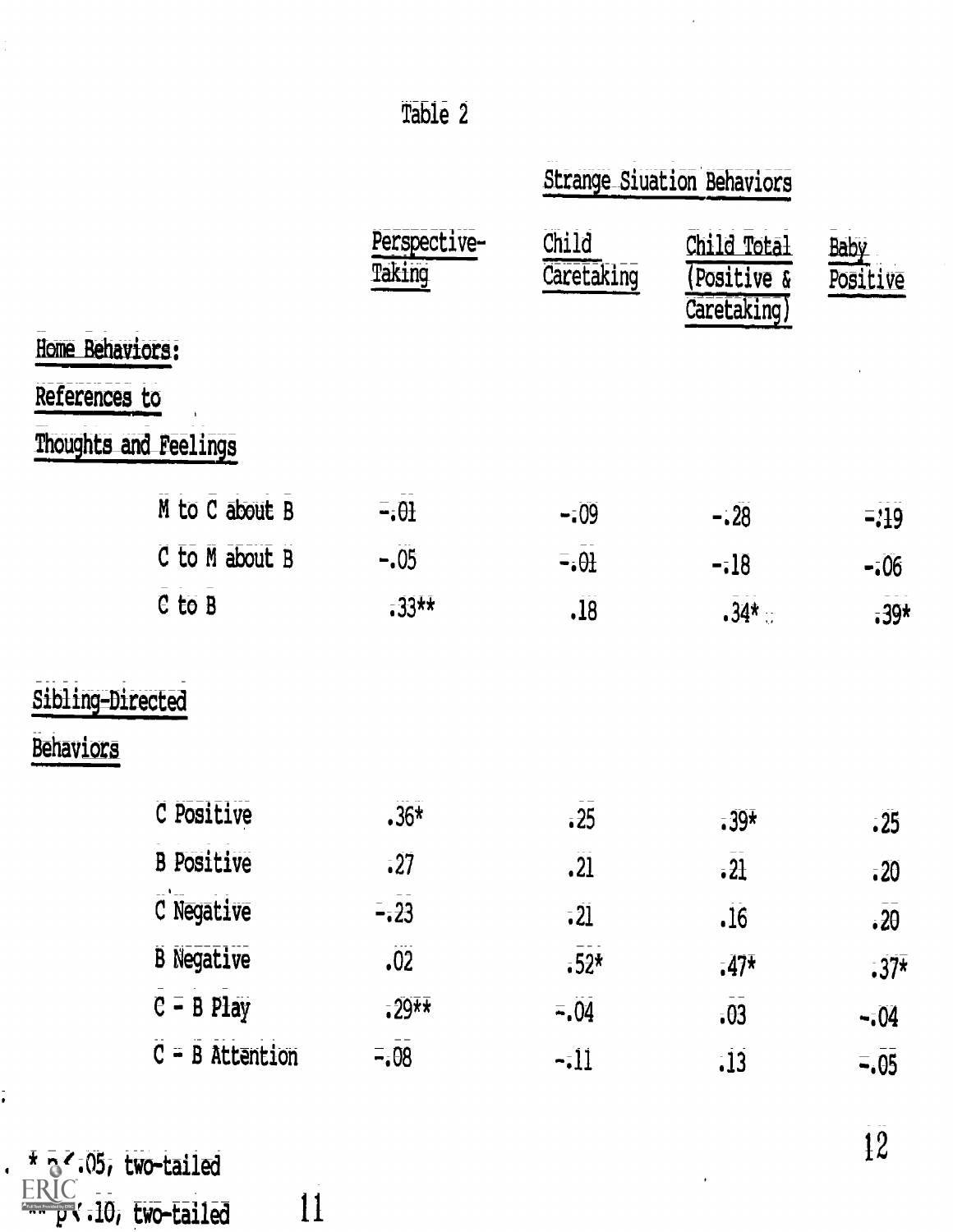

R Model of Sibling = Mother Relations



13

an<br>San Barata